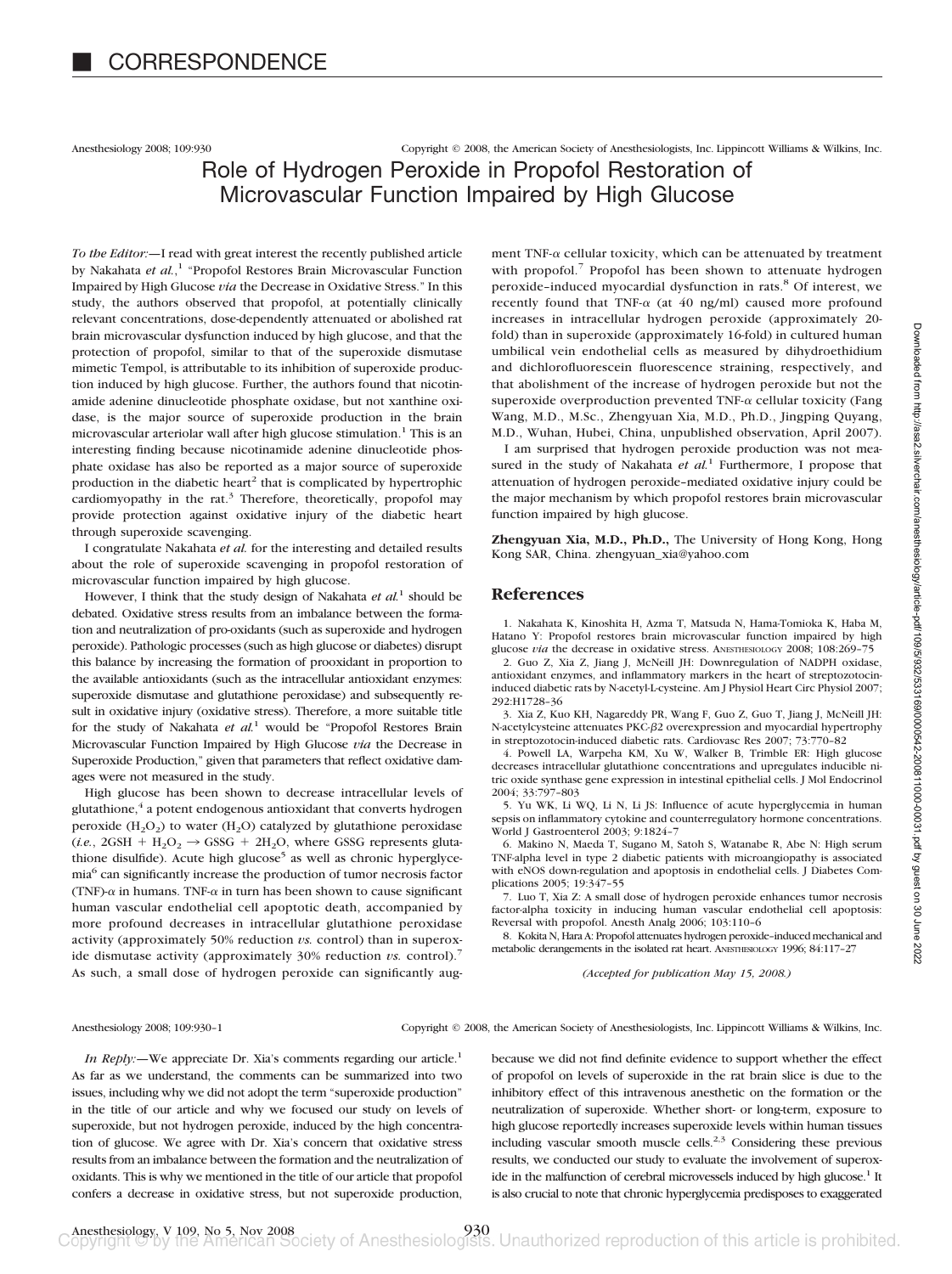inflammatory response and leukocyte dysfunction corresponding with superoxide production induced by nicotinamide adenine dinucleotide phosphate oxidase.4 Therefore, it seems difficult to draw the conclusion that hydrogen peroxide solely contributes to all inflammatory processes induced by hyperglycemia and/or diabetes mellitus.

**Hiroyuki Kinoshita, M.D., Ph.D.,\* Katsutoshi Nakahata, M.D., Ph.D., Toshiharu Azma, M.D., Ph.D., Naoyuki Matsuda, M.D., Ph.D.** \*Wakayama Medical University, Wakayama, Japan. hkinoshi@pd5.so-net.ne.jp

### **References**

1. Nakahata K, Kinoshita H, Azma T, Matsuda N, Hama-Tomioka K, Haba M,

Hatano Y: Propofol restores brain microvascular function impaired by high glucose *via* the decrease in oxidative stress. ANESTHESIOLOGY 2008; 108: 269–75

2. Kinoshita H, Azma T, Nakahata K, Iranami H, Kimoto Y, Dojo M, Yuge O, Hatano Y: Inhibitory effect of high concentration of glucose on relaxations to activation of ATP-sensitive  $K^+$  channels in human omental artery. Arterioscler Thromb Vasc Biol 2004; 24:2290–5

3. Worthley MI, Holmes AS, Willoughby SR, Kucia AM, Heresztyn T, Stewart S, Chirkov YY, Zeitz CJ, Horowitz JD: The deleterious effects of hyperglycemia on platelet function in diabetic patients with acute coronary syndromes: Mediation by superoxide production, resolution with intensive insulin administration. J Am Coll Cardiol 2007; 49:304–10

4. Gyurko R, Siqueira CC, Caldon N, Gao L, Kantarci A, Van Dyke TE: Chronic hyperglycemia predisposes to exaggerated inflammatory response and leukocyte dysfunction in Akita mice. J Immunol 2006; 177:7250–6

*(Accepted for publication May 15, 2008.)*

Anesthesiology 2008; 109:931–2 Copyright © 2008, the American Society of Anesthesiologists, Inc. Lippincott Williams & Wilkins, Inc.

# Lost in Translation: The Mallampati Score?

"Originally there were three Mallampati grades; a fourth was added by Samsoon and Young."—Pilkington *et al.*<sup>1</sup>

*To the Editor:—*We read with interest the recent editorial commentary by Isono<sup>2</sup> referencing the article by Kodali *et al.*<sup>3</sup> Isono states: "The Mallampati classification is a rough estimate of the tongue size relative to the oral cavity. . . . In addition to difficult tracheal intubation, Mallampati class 3 or 4 is an independent predictor for difficulty of mask ventilation during anesthesia induction and presence of obstructive sleep apnea."<sup>2</sup> In contrast, Kodali *et al.* state: "In the first study, we used the conventional Samsoon modification of the Mallampati score to evaluate airway changes."<sup>3</sup> We believe that while Kodali et al. correctly identify the Samsoon-Young modification of the Mallampati score, which changed the original 3-point scale of Mallampati to a 4-point scale,  $4.5$  the editorial comment represents the latest example of the Mallampati score being "lost in translation."

Other examples of the confusion this change generated can easily be found. Farcon *et al.*,<sup>6</sup> in their report on changing airway score during labor, state: "For this reason, a Mallampati evaluation of the airway with or without the Samsoon–Young additions is performed . . . on admission of the pregnant woman to hospital." However, they then confuse the issue by stating: "A repeat airway evaluation... revealed marked edema of the lower pharynx giving rise to a Mallampati score of III–IV." In contrast, Pilkington *et al.*<sup>1</sup> (quoted above), in their study of airway changes in pregnancy, clearly noted the difference between the original Mallampati score out of 3 and the addition of a fourth grade by Samsoon and Young.

In chapter 21 of *Shnider and Levinson's Anesthesia for Obstetrics*, Stackhouse and Bainton<sup>7</sup> appropriately outline both the original Mallampati classification and the score's modification by Samsoon and Young. However, their figure 21.1 carries the confusing legend: "Mallampati classification. Pictorial classification of the pharyngeal structures as seen when conducting the examination." Fortunately, the situation is redeemed by an acknowledgment that follows: "Adapted from Samsoon GLT, Young JRB . . ."

Malinow,<sup>8</sup> writing in Norris's *Obstetric Anesthesia*, 2nd Edition, first cites Samsoon and Young's retrospective review of "seven parturients who previously experienced failed intubation." He then references the article by Rocke *et al.*,<sup>9</sup> who "calculated the relative risk of difficulty at tracheal intubation *versus* a Mallampati class 1 airway." However, table 3, which lists "Relative risk of factors associated with difficulty at tracheal intubation as compared with an uncomplicated Mallampati class 1 evaluation," includes as an "anatomic feature—Mallampati 4." Yet Rocke *et al.* clearly state: "We have therefore evaluated the Mallampati test as modified by Samsoon and Young in a large obstetric population undergoing cesarean section under general anesthesia."<sup>9</sup>

Watanabe and Handa's<sup>10</sup> chapter titled "Difficult and Failed Intubation" in the *Textbook of Obstetric Anesthesia* edited by Birnbach, Gatt, and Datta includes an illustration (fig. 32-1) of four upper airway views (class I–IV) said to originate from the original 1985 article by Mallampati *et al.*<sup>4</sup>

Similarly, Kuczkowski, Reisner, and Benumof's $^{11}$  chapter, "The Difficult Airway: Risk, Prophylaxis, and Management," in the latest edition of Chestnut's *Obstetric Anesthesia Principles and Practice* also includes an illustration (fig. 31-4) of four upper airway views (class I–IV) once again said to originate from the original 1985 article by Mallampati *et al.*

In a recent review titled "Airway Problems in Pregnancy," Munnur and Suresh<sup>12</sup> state that the Mallampati classification "evaluates the size of the tongue relative to the size of the oropharyngeal cavity. It is divided into four classes based on the oropharyngeal structures seen on opening the mouth: . . . ; and class IV, only hard palate." In addition, both Pilkington *et al.* and Rocke *et al.* are misquoted as having used the "Mallampati scores" to report on the incidence of "Mallampati class IV airways."

In a later article, these same authors, joined by de Boisblanc,  $13$  offer a clearer text rendition of the modification of the original Mallampati score by Samsoon and Young. However, figure 1 illustrates four airway classes with the legend: "Difficulty of intubation based on Mallampati classification. Adapted from Mallampati SR: A clinical sign to predict difficult tracheal intubation: A prospective study. *Can J Anaesth* 1985; 32: 429." It seems that Mallampati's six coauthors were lost in translation too.

In a lighter vein, Doyle and Wilson provide a similar illustration (no mention of its origin) in a continuing medical education program\* on management of the difficult airway published in *Anesthesiology News*. 14

In the interests of historical accuracy, we think it is important to clearly differentiate between the original 3/3 Mallampati score and 4/4 modification thereof published subsequently by Samsoon and Young. By so doing, the Mallampati score may emerge from its current situation of being "lost in translation" because of the confusion introduced by the Samsoon–Young modification and may thereby assume its proper and important place in the history and

<sup>\*</sup> Available at: http://www.CMEZone.com. Accessed May 14, 2008. practice of anesthesia.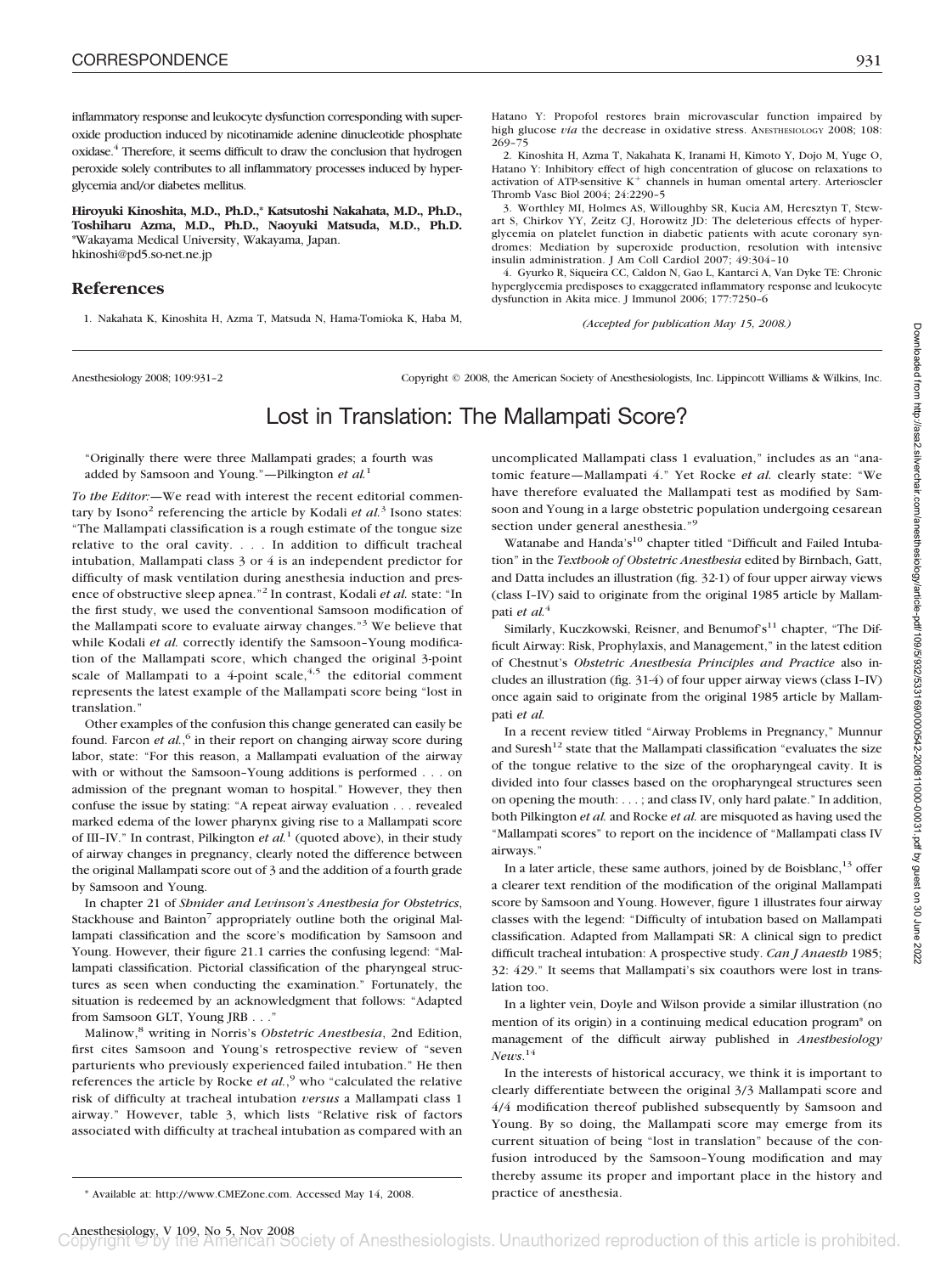**John W. Downing, M.D.,† Curtis L. Baysinger, M.D.** †Vanderbilt University School of Medicine, Nashville, Tennessee. john.downing@vanderbilt.edu

## **References**

1. Pilkington S, Carli F, Dakin MJ, Romney M, De Witt KA, Doré CJ, Cormack RS: Increase in Mallampati score during pregnancy. Br J Anaesth 1995; 74:638–42 2. Isono S: Mallampati classification, an estimate of upper airway anatomical

balance, can change rapidly during labor. ANESTHESIOLOGY 2008; 108:347–9 3. Kodali B-S, Chandrasekhar S, Bulich LN, Topulos GP, Datta S: Airway

changes during labor and delivery. ANESTHESIOLOGY 2008; 108:357–62 4. Mallampati SR, Gatt SP, Gugino LD, Desai SP, Waraksa B, Freiberger D, Liu PL: A clinical sign to predict difficult tracheal intubation: A prospective study. Can Anaesth Soc J 1985; 32:429–34

5. Samsoon GLT, Young JRB: Difficult tracheal intubation: A retrospective study. Anaesthesia 1987; 42:487–90

6. Farcon EL, Kim MH, Marx GF: Changing Mallampati score during labor. Can J Anaesth 1994; 41:50–1

7. Stackhouse RA, Bainton CR: Difficult airway management, Shnider and

Levinson's Anesthesia for Obstetrics, 4th edition. Edited by Hughes SC, Levinson G, Rosen MA. Philadelphia, Lippincott Williams & Wilkins, 2001, pp 375–6 8. Malinow AM: General anesthesia for cesarean delivery, Obstetric Anesthe-

sia, 2nd edition. Edited by Norris MC. Philadelphia, Lippincott Williams & Wilkins, 1999, pp 376–7

9. Rocke DA, Murray WB, Rout CC, Gouws E: Relative risk analysis of factors associated with difficult intubation in obstetric anesthesia. ANESTHESIOLOGY 1992; 77:67–73

10. Watanabe S, Handa F: Difficult and failed intubation, Textbook of Obstetric Anesthesia. Edited by Birnbach DJ, Gatt SP, Datta S. Philadelphia, Churchill Livingstone, 2000, p $45$ 7

11. Kuczkowski KM, Reisner LS, Benumof JL: The difficult airway: Risk, prophylaxis, and management, Obstetric Anesthesia Principles and Practice, 3rd edition. Edited by Chestnut DH. Philadelphia, Elsevier Mosby, 2004, p 540

12. Munnur U, Suresh MS: Airway problems in pregnancy. Crit Care Clin 2004; 20:617–42

13. Munnur U, de Boisblanc B, Suresh MS: Airway problems in pregnancy. Crit Care Med 2005; 33:s259–68

14. Doyle DJ, Wilson W: CME: Management of the difficult airway: Use of the laryngeal mask in three cases. Anesthesiol News 2006; 32:47–55

*(Accepted for publication June 26, 2008.)*

Anesthesiology 2008; 109:932 Copyright © 2008, the American Society of Anesthesiologists, Inc. Lippincott Williams & Wilkins, Inc.

*In Reply:—*I greatly thank Drs. Downing and Baysinger for raising an important issue, my mistranslation of the Mallampati classification in my Editorial view for the noticeable article by Kodali *et al.*<sup>1,2</sup> I totally agree with Drs. Downing and Baysinger that accurate knowledge and proper translation of the historical backgrounds of development of the anesthesia practice are important. Mallampati considered and hypothesized that the size of the base of the tongue is an important factor for determining the degree of difficulty during direct laryngoscopy.<sup>3</sup> Mallampati *et al.* prospectively tested and proved the clinical usefulness of a simple grading system of the relative tongue size into three classes by beautifully demonstrating its significant association with the laryngeal view during direct laryngoscopy in 210 adult patients.<sup>4</sup> After the milestone article was published in 1985, Samsoon and Young recalled 13 patients with failed intubation who were anesthetized during 1982–1985 at their institute and performed the airway assessment proposed by Mallampati *et al.* They noticed that even the soft palate was not visible in 12 of the 13 patients with failed intubation, and created the class 4 for these patients by modifying the original Mallampati classification.<sup>5</sup>

For reasons of historical accuracy and because of the fundamental differences between them, a clear distinction between the 3/3 Mallampati score $4$  and the  $4/4$  Samsoon–Young score<sup>5</sup> is necessary. As Drs. Downing and Baysinger indicated in their letter, confusion was introduced after the article was published by Samsoon and Young, although, needless to say, they significantly contributed to the improvement of preoperative airway assessment. Most likely, careless reading of the articles resulted in the confusion of "modified" Mallampati score currently used by many clinicians and researchers. The number of airway classes is not the only difference between the airway classification systems. Very few careful readers may recognize that the anatomical landmarks used for definitions of the airway classes and order of concealment of the structures by the tongue base significantly differ between them. Mallampati *et al.* defined three classes according to three anatomical landmarks seen as follows: class 1, faucial pillars, soft palate, and uvula; class 2, faucial pillars and soft palate; and class 3, soft palate.4 Samsoon and Young defined four classes according to four structures seen as follows: class 1, soft palate, fauces, uvula, and pillars; class 2, soft palate, fauces, and uvula; class 3, soft palate and base of uvula; and class 4, soft palate not visible.<sup>5</sup> Clearly, the two airway classification systems are totally different.

The question is whether we have been accurately translating the difference between them for modifying and reshaping the Mallampati score; regretfully, we have not done well so far. There are confusions everywhere, but most of us do not realize them. Most anesthesia textbooks, including those mentioned by Drs. Downing and Baysinger, and original articles, even by Pilkington *et al.*<sup>6</sup> and Kodali *et al.*,<sup>2</sup> describe a "modified" Mallampati score with four classes defined by the three anatomical landmarks used by Mallampati *et al.* The fourth is added as a condition that the soft palate is not visible. Clearly, the "modified" Mallampati score differs from the Samsoon–Young score. Despite using Mallampati's anatomical landmarks, some anesthesia textbooks and even review articles use a figure published in the article of Samsoon and Young, introducing additional confusion. This confusion is possibly derived from the variability and complexity of the upper airway anatomy among patients. For example, it is difficult to determine the upper margins of the faucial pillars and the uvula. Mallampati *et al.*<sup>4</sup> assume that the uvula is concealed by the tongue base first, whereas Samsoon and Young<sup>5</sup> assume that the pillars are concealed by the tongue base first. Because of the anatomical variability, both could be wrong or correct. Compared with difficulty in determining the class 2 airway, both class 1 and class 3 are relatively easily determined. One solution to this inherent mistranslation or confusion would be to just define class 2 as an oropharyngeal view between classes 1 and 3. Now, many clinicians and researchers in nonanesthesia fields acknowledge the usefulness of Mallampati's concept. I believe it is time for anesthesiologists to recognize the inherent lost-in-translation of the Mallampati score and to improve Mallampati's concept. By doing so, Mallampati's great work and his name will continue to live on in our medical field.

**Shiroh Isono, M.D.,** Graduate School of Medicine, Chiba University, Chiba, Japan. shirohisono@yahoo.co.jp

## **References**

1. Isono S: Mallampati classification, an estimate of upper airway anatomical balance, can change rapidly during labor. ANESTHESIOLOGY 2008; 108:347–9

2. Kodali BS, Chandrasekhar S, Bulich LN, Topulos GP, Datta S: Airway changes during labor and delivery. ANESTHESIOLOGY 2008; 108:357–62

3. Mallampati SR: Clinical sign to predict difficult tracheal intubation (hypothesis). Can Anaesth Soc J 1983; 30:316–7

4. Mallampati SR, Gatt SP, Gugino LD, Desai SP, Waraksa B, Freiberger D, Liu PL: A clinical sign to predict difficult tracheal intubation: A prospective study. Can Anaesth Soc J 1985; 32:429–34

5. Samsoon GLT, Young JRB: Difficult tracheal intubation: A retrospective study. Anaesthesia 1987; 42:487–90

6. Pilkington S, Carli F, Dakin MJ, Romney M, De Witt KA, Dore´ CJ, Cormack RS: Increase in Mallampati score during pregnancy. Br J Anaesth 1995; 74:638–42

*(Accepted for publication June 26, 2008.)*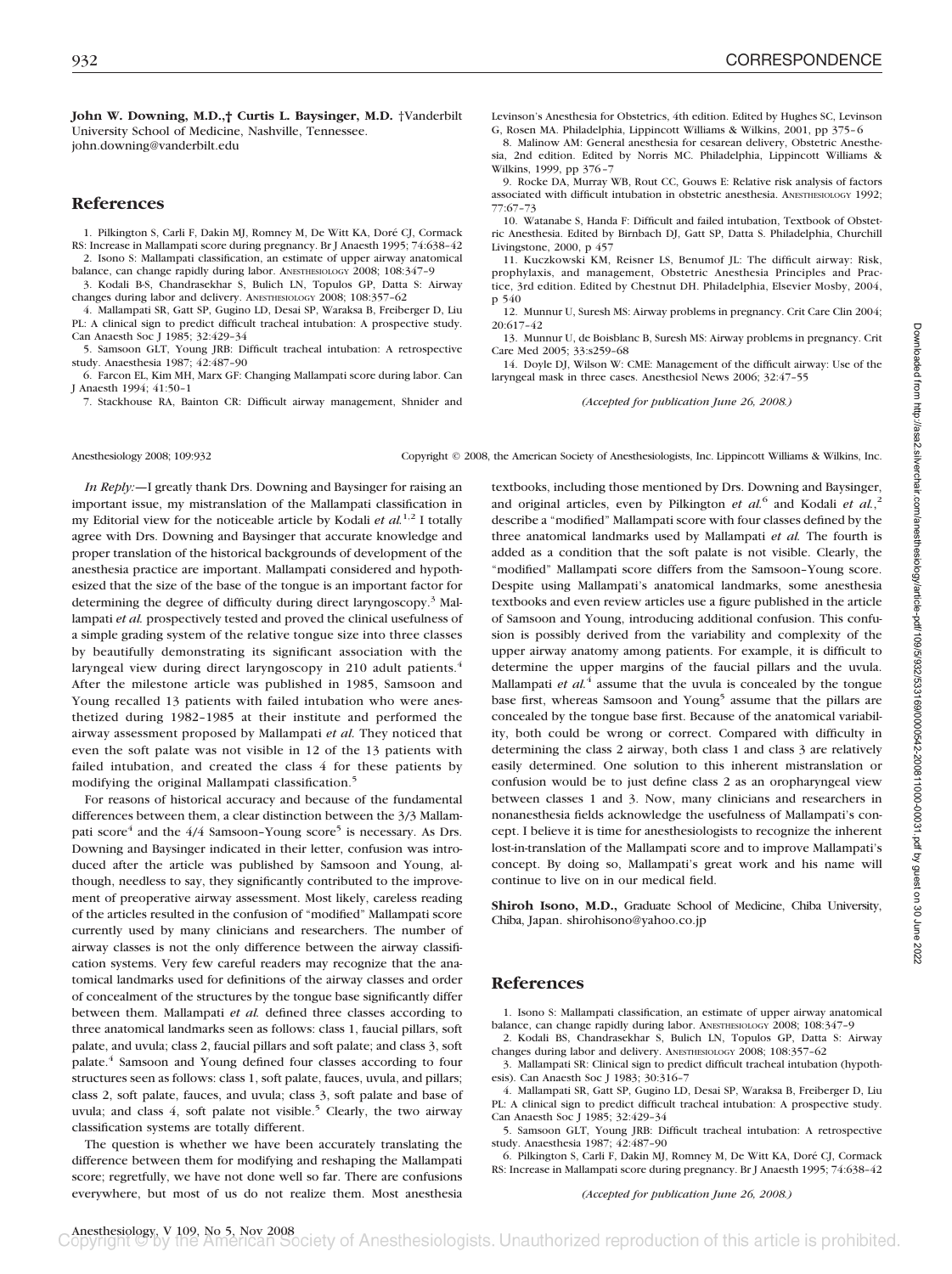# Venous Function and Pressure: What Is Their Role in the Management of Spinal Cord Ischemia after Thoracoabdominal Aortic Aneurysm Repair?

*To the Editor:—*I read with great interest the excellent article by Dr. Gelman in which he discusses the function of the human venous system.<sup>1</sup> Although this review is most comprehensive, it does not detail the role of venous pressure in spinal cord perfusion. This aspect deserves attention because it may influence the management of spinal cord ischemia after thoracoabdominal aortic aneurysm repair.2 In a recent review of 858 thoracoabdominal aneurysm repairs (1990–2006), Dr. Etz *et al.*<sup>2</sup> described the association between postoperative paraplegia and higher mean central venous pressures in the first 5 postoperative hours. Conceptually, this observation makes sense given that net spinal cord perfusion pressure depends on the arteriovenous pressure difference.

As a result, the manipulation of central venous pressure may improve spinal cord perfusion pressure and reverse paraplegia after thoracic aortic surgery. This has already been described for cerebrospinal fluid pressure, where its drainage may significantly impact the management of postoperative paraplegia in this setting.<sup>3</sup>

I congratulate Dr. Gelman on his excellent article that has highlighted the importance of the venous system. I look forward to his comments about the role of venous pressure in the pathophysiology of spinal cord ischemia after descending thoracic aortic reconstruction.

**John G. T. Augoustides, M.D., F.A.S.E.,** Hospital of the University of Pennsylvania, Philadelphia, Pennsylvania. yiandoc@hotmail.com

### **References**

1. Gelman S: Venous function and central venous pressure: A physiologic story. ANESTHESIOLOGY 2008; 108:735–48

2. Etz CD, Luehr M, Kari FA, Bodian CA, Smego D, Plestis K, Griepp RB: Paraplegia after extensive thoracic and thoracoabdominal aortic aneurysm repair: Does critical spinal cord ischemia occur postoperatively? J Thorac Cardiovasc Surg 2008; 135:324–30

3. Cheung AT, Weiss SJ, McGarvey ML, Stecker MM, Hogan MS, Escherich A, Bavaria JE: Interventions for reversing delayed-onset postoperative paraplegia after thoracic aortic reconstruction. Ann Thorac Surg 2002; 74:413–9

*(Accepted for publication July 9, 2008.)*

## Anesthesiology 2008; 109:933-4 Copyright © 2008, the American Society of Anesthesiologists, Inc. Lippincott Williams & Wilkins, Inc. What Is Simple Is Perhaps Not Always the Truth

*To the Editor:—*This letter is in response to the interesting article on venous physiology<sup>1</sup> published in your journal. While the article expands on the thoughts of Arthur Guyton<sup>2</sup> on these matters, it does not acknowledge the presence of other views<sup>3</sup> of what makes the blood go around. The Guyton school of thought says that the loss of elastic energy in driving venous return needs to be restored by the heart.<sup>4</sup> Guyton's opponents opine that circulatory work<sup>5</sup> (integral function of instantaneous pressure and volume decrement) is the elixir of venous flow. To the practicing clinician, the import of either the potential energy in the form of venous volume (Guyton) or a potential energy in the form of an energy derived from ventricular work propelling venous return is only of academic interest; in both models, venous flow ceases very soon after the pump stops! The mean circulatory filling pressure (strictly speaking, the pressure when cardiac output is zero in an experimental model) is therefore critically dependent on pump function. Even as we quibble about physiologic niceties, in the intact animal, the heart as a pump not only affects the fluid mechanics of blood flow; it also affects, and is in turn affected by, the neurohormonal milieu in which it works.<sup>6</sup> Failure of pump function leads to an assortment of chemical mediators that can potentially affect the venous capacity and venous compliance.<sup>7</sup>

Because teleologically the cardiopulmonary apparatus works to perfuse the systemic circulation, it also seems to make more physiologic sense that the venous circuit ends at the pulmonary vein–left atrial level. The right ventricle and the pulmonary circulation are nicely coupled, but either can play rogue (pulmonary hypertension or right ventricular myocardial infarction). The left heart may not then fill adequately. One might argue again that the  $VR = MSFP - RAP/R_v$ relation explains this  $(VR =$  venous return, MSFP = mean systemic filling pressure,  $\text{RAP} = \text{right}$  atrial pressure,  $\text{R}_v = \text{cumulative}$  venous resistance) because the gradient for venous return is decreased when the right atrial pressure is high. I could equally argue that interventricular dependence has compromised left ventricular function and therefore resulted in less work done by it in pushing the blood around! All in all, any analysis of venous function that stops at the right atrium is seemingly not complete.

Arguably, the concept of the splanchnic circulation being a potential booster pump to the larger venous circulation outside it (on account of its large volume and high compliance) is elegant; how well does this model work in clinical practice? Although it offers an elegant explanation of the increase in filling pressure with aortic clamping<sup>8</sup> or the ability to maintain vital perfusion early on with exsanguinating trauma, as the physiologic setting becomes complex (heart failure, septic shock) it becomes increasingly difficult to apply. The author himself points out that adrenergic stress could affect both the changes in stressed volume (the currency of the circulation, in principle) and the effect on mobilization of this very volume. This is an either/or function and it is possible that proportionate to stress, the latter effect predominates. To add to the conundrum, the dynamics of the splanchnic circulation are among the most controversy-ridden areas in our understanding of cardiovascular physiology.<sup>9,10</sup> The circulation seems to be among the vulnerable in terms of ischemia<sup>11</sup>; one cannot imagine a situation of circulatory stress where a *decreased* splanchnic arteriolar resistance with a *decreased* resistance to hepatic outflow (working like an "arteriovenous fistula") can potentially contribute to an *increased* mean circulatory filling pressure. From this perspective, the twocompartment model has limited application in our understanding of most clinical situations causing a circulatory imbalance.

Increased intrathoracic pressure increases transmural central venous pressure. It is suggested that this is made up by squeezing the abdominal venous system (in effect increasing the intra-abdominal pressure) and by mobilizing blood from the gut by an increase in splanchnic arteriolar resistance. Both of these maneuvers are harmful because *any*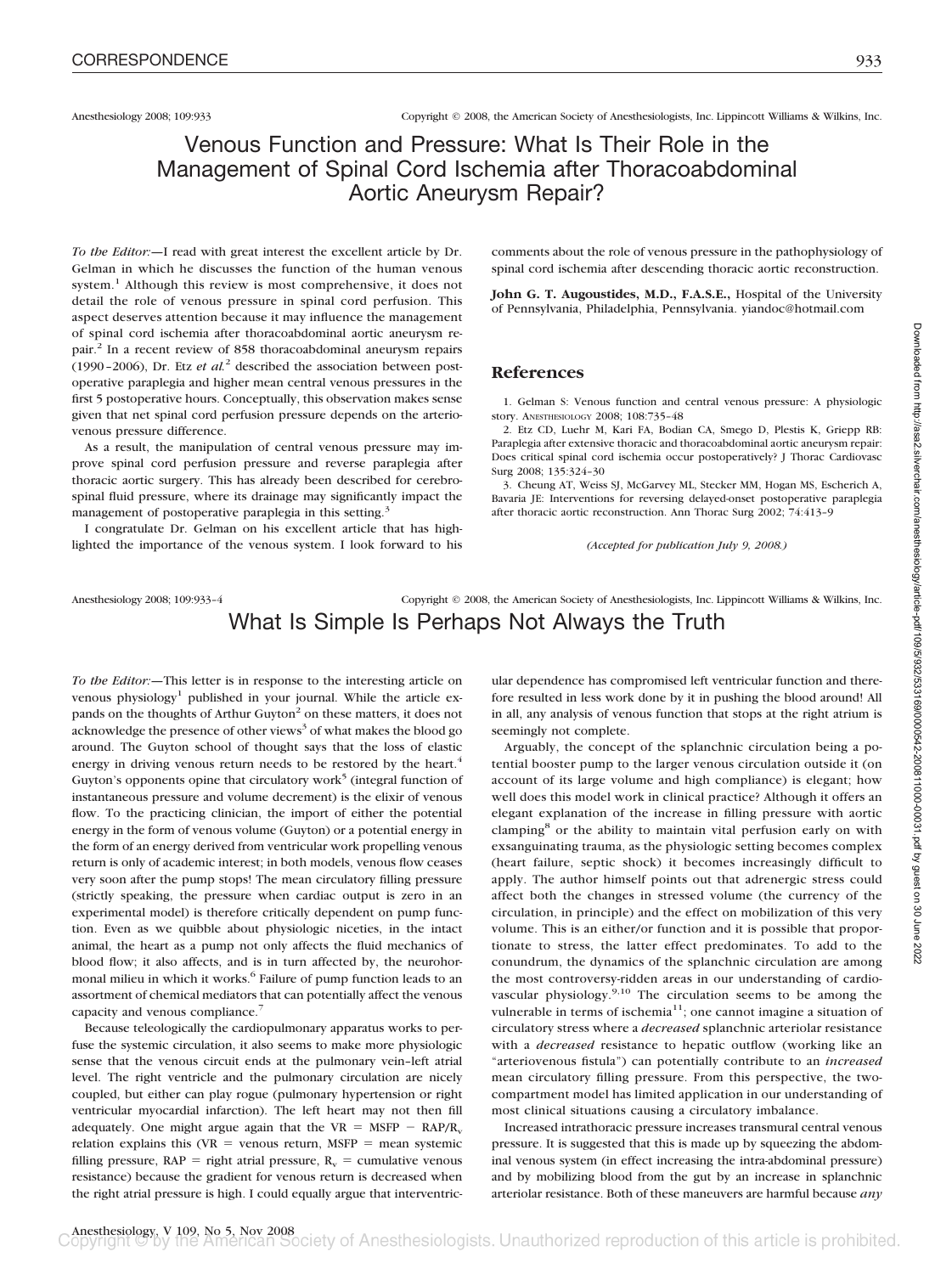splanchnic ischemia is expected to trigger gut cell death, $^{12}$  possible translocation of endotoxin from the gut, and eventual multiorgan disease. It follows that the surmise that increased intra-abdominal pressure (whatever the positive effects on mean systemic filling pressure are) is not harmful is incorrect. Most would agree that significant abdominal hypertension calls for only one therapeutic modality: early abdominal decompression.<sup>13</sup> This alone can prevent the downward spiral of organ ischemia, acidosis, and renal failure. Because the analysis of the venous circulation stops at the right atrium, it cannot account for the effects of increased intrathoracic pressures (upward motion of diaphragm with increased intra-abdominal pressure) on the pulmonary vasculature and the downstream consequences on the right heart.

The commentary on the utility or lack thereof of measured central venous pressures is, of course, timely, considering the ever-increasing evidence base of dynamic circulatory indices. However, one might add, almost in requiem, that increased central venous pressure is still a useful clinical tool in the evaluation of right heart or pericardial disease.

**Aveek Jayant, M.D.,** Sree Chitra Tirunal Institute for Medical Sciences and Technology, Thiruvananthapuram, India. jayant.aveek@gmail.com

### **References**

1. Gelman S: Venous function and central venous pressure. ANESTHESIOLOGY 2008; 108:735–48

2. Guyton AC, Lindsey AW, Kaufmann BW: Effect of mean circulatory filling

pressure and other peripheral circulatory factors on cardiac output. Am J Physiol 1955; 180:463–8

3. Brengelmann GL: Counterpoint: The classical Guyton view that mean systemic pressure, right atrial pressure and venous resistance govern venous return is not correct. J Appl Physiol 2006; 101:1525–6

4. Magder S: Point: The classical Guyton view that mean systemic pressure, right atrial pressure and venous resistance govern venous return is not correct. J Appl Physiol 2006; 101:1523–5

5. Brengelmann GL: A critical analysis of the view that right atrial pressure determines venous return. J Appl Physiol 2003; 84:849–59

6. Schrier RW, Abraham WT: Hormones and hemodynamics in heart failure. N Engl J Med 1999; 341:577–85

7. Balmain S, Padmanabhan N, Ferrell WR, Morton JG, McMurray JJV: Differences in arterial compliance, microvascular function and venous capacitance between patients with heart failure and either preserved or reduced left ventricular systolic function. Eur J Heart Fail 2007; 9:865–71

8. Gelman S: The physiology of aortic clamping and cross clamping. ANESTHESIOLOGY 1995; 82:1026–57

9. Russell JA: Catecholamines and the splanchnic circulation. Crit Care Med 1999; 27:242–3

10. Krejci V, Hiltebrand LB, Jakob SM, Takala J, Sigurdsson GH: Vasopressin in septic shock. Crit Care 2007; 11:R29

11. Humer MF, Phang PT, Friesen BP, Allard MF, Goddard CM, Walley KR: Heterogeneity of gut capillary transit times and impaired gut oxygen extraction in endotoxemic pigs. J Appl Physiol 1996; 81:895–904

12. Hotchkiss RS, Schmieg RA Jr, Swanson PE, Freedman BD, Tinsley KW, Cobb JP, Karl IE, Buchman TG: Rapid onset of intestinal epithelial and lymphocytic apoptotic cell death in patients with trauma and shock. Crit Care Med 2000; 28:3207–17

13. Maerz LJ, Kaplan LJ: Abdominal compartment syndrome. Crit Care Med 2008; 36:S212–5

*(Accepted for publication July 9, 2008.)*

## Anesthesiology 2008; 109:934–5 Copyright © 2008, the American Society of Anesthesiologists, Inc. Lippincott Williams & Wilkins, Inc. Inspiratory Increases in Systolic Blood Pressure ("Delta-up") and Pulse Pressure Are Not Equivalent

*To the Editor:—*We read with interest the recent review by Dr. Gelman on venous function and central venous pressure. In the paragraph on systolic blood pressure and pulse pressure variations, Dr. Gelman describes the effects of positive-pressure ventilation on ventricular and stroke volumes and states that during inspiration, a temporary increase (as compared with end of expiration) in left ventricular (LV) stroke volume, pulse pressure, and systolic blood pressure occurs.<sup>1</sup> This deflection is called "delta-up" and is usually around 2-4 mmHg.<sup>1</sup> Delta-up has effectively been described as reflecting the inspiratory increase in LV stroke volume.<sup>2</sup> However, delta-up actually quantifies the inspiratory increase in systolic blood pressure<sup>2</sup> and may thus result either from an increase in LV stroke volume or an increase in extramural aortic pressure related to the increase in pleural pressure.<sup>3</sup> Unlike the systolic blood pressure, the pulse pressure is directly proportional to LV stroke volume.<sup>3</sup> It is thus the inspiratory increase in pulse pressure (which could be called "deltaPP-up") that reflects the inspiratory increase in LV stroke volume. No study, however, has investigated whether delta-up and deltaPP-up behave similarly among ventilated patients. We recently reviewed 298 arterial blood pressure curves recorded immediately before or after fluid challenges in 35 mechanically ventilated patients (21 men and 14 women, mean  $[\pm SD]$ ) age of  $55 \pm 14$  yr) in the intensive care unit (n = 17) or in the operating room  $(n = 18)$ . Delta-up was measured as previously described (fig.  $1$ ).<sup>4</sup> For each patient, the arterial pressure curve recording with the largest delta-up was then selected. In these 35 recordings, pulse pressure and deltaPP-up (the difference between maximal pulse pressure at inspiration and pulse pressure at end-expiratory pause; fig. 1) were then also measured. We found that deltaPP-up ( $1.6 \pm 1.8$ ) mmHg) was smaller than delta-up  $(5.3 \pm 2.4 \text{ mmHg}; P \le 0.01 \text{ vs.})$ deltaPP-up). All 35 patients had a positive delta-up (range, 2–13 mmHg), whereas deltaPP-up ranged between  $-1$  and 8 mmHg and was positive ( $\geq 1$  mmHg) in only 23 patients ( $P \leq 0.01$  *vs.* delta-up). Among the 16 patients where delta-up was 6 mmHg or greater, deltaPP-up was 2 mmHg or less in 12 patients. These data show that inspiratory increases in systolic blood pressure (delta-up) and pulse pressure (deltaPP-up) are not equivalent. Extramural aortic pressure seems to be the primary determinant of delta-up in many patients. Using delta-up as an indicator of inspiration-induced increase in LV stroke volume may thus be misleading. Finally, it has been suggested that the pulse pressure variation, because it includes this inspiratory increase in LV stroke volume that is not related to fluid responsiveness, may falsely predict positive responses to volume expansion.<sup>3,5</sup> In the current study, where the criterion for selection of arterial curves was a large delta-up, deltaPP-up was large enough to potentially result in such false-positive pulse pressure variation in only one patient  $(deltaPP-up = 8 mmHg [13% of the pulse pressure]; pulse pressure$ variation =  $15\%$ ; delta-up =  $13 \text{ mmHg}$ ; delta-down =  $3 \text{ mmHg}$ ). This strongly suggests that this theoretical limitation of pulse pressure variation may be relevant in only a small proportion of patients. In any case, deltaPP-up, but not delta-up, should be measured to detect such occurrence.

Benoît Tavernier, M.D., Ph.D.,\* Emmanuel Robin, M.D., Ph.D., **Fabrice Granet, M.D.** \*Centre Hospitalier Universitaire de Lille, Lille, France. btavernier@chru-lille.fr

## **References**

1. Gelman S: Venous function and central venous pressure: A physiologic story. ANESTHESIOLOGY 2008; 108:735–48

Anesthesiology, V 109, No 5, Nov 2008<br> **Copyright C'by the American Society** of Anesthesiologists. Unauthorized reproduction of this article is prohibited.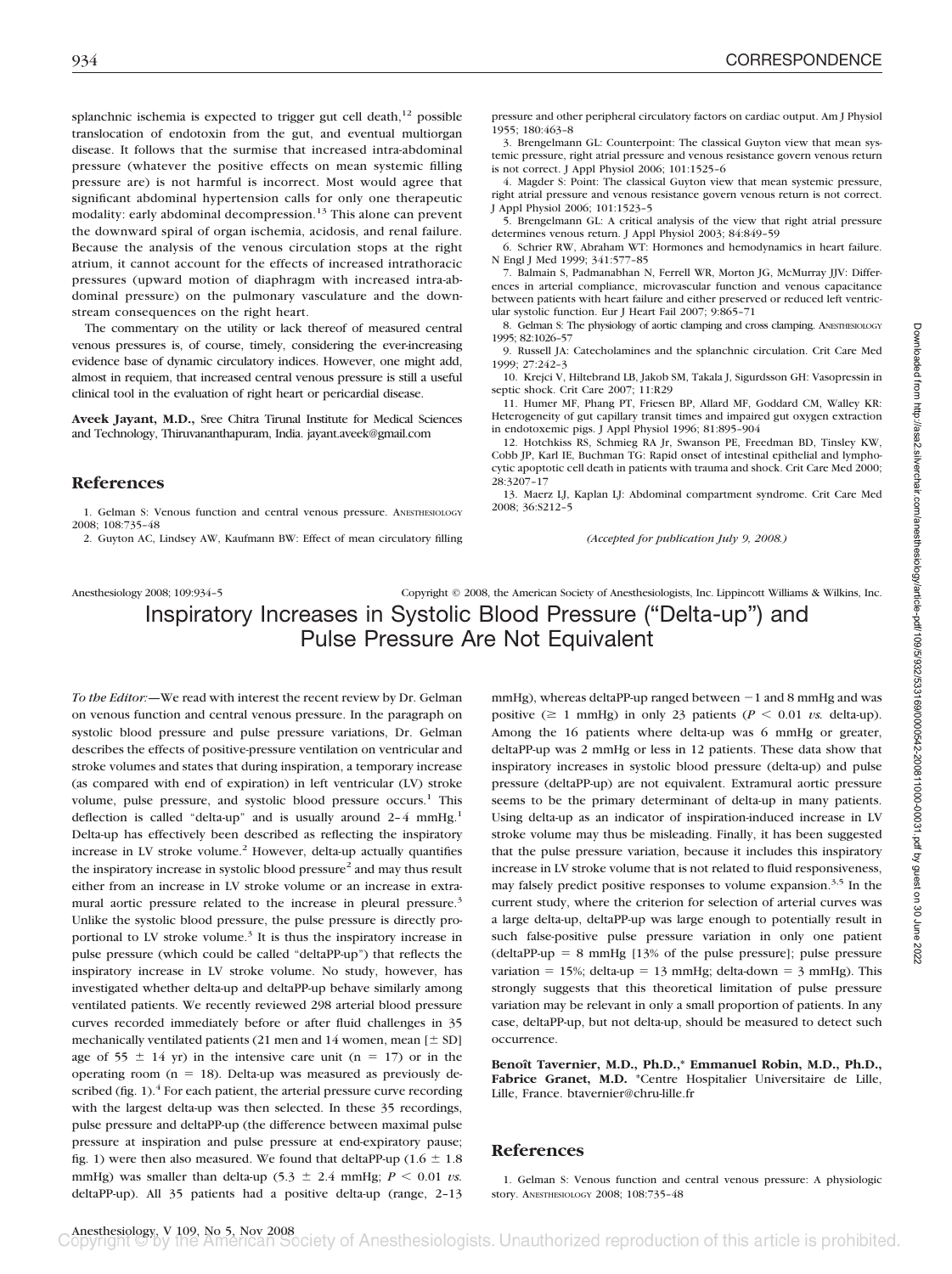

**End-expiratory pause** 

**Fig. 1. Respiratory changes in arterial blood pressure in a mechanically ventilated patient. The difference between the maximum systolic blood pressure and the systolic blood pressure during end-expiratory pause (end of recording) defines delta-up. The difference between the maximum pulse pressure (PPmax, with pulse pressure systolic minus diastolic pressure) and the pulse pressure during end-expiratory pause (PPref) defines deltaPP-up. In this typical example, delta-up 7 mmHg, whereas**  $delta$ P-up = 1 mmHg.

2. Perel A: Assessing fluid responsiveness by the systolic pressure variation in mechanically ventilated patients. ANESTHESIOLOGY 1998; 89:1309–10

3. Michard F, Teboul JL: Using heart-lung interactions to assess fluid responsiveness during mechanical ventilation. Crit Care 2000; 4:282–9

4. Tavernier B, Makhotine O, Lebuffe G, Dupont J, Scherpereel P: Systolic

pressure variation as a guide to fluid therapy in patients with sepsis-induced hypotension. ANESTHESIOLOGY 1998; 89:1313–21

5. Perel A: Automated assessment of fluid responsiveness in mechanically ventilated patients. Anesth Analg 2008; 106:1031–3

*(Accepted for publication July 9, 2008.)*

Anesthesiology 2008; 109:935–6 Copyright © 2008, the American Society of Anesthesiologists, Inc. Lippincott Williams & Wilkins, Inc.

*In Reply:*—I agree with Dr. Augoustides that my review article<sup>1</sup> "does not detail the role of venous pressure in spinal cord perfusion." The review is focused "on the gross physiologic relation within the venous system."1 (p735) Therefore, I did not discuss the role of veins in different organs and systems. Nevertheless, the issue *per se* is quite important. The spinal cord injury during surgical repair of thoracoabdominal aneurysms to a great extent depends on a dramatic decrease in spinal cord perfusion pressure, which is defined as a difference between distal aortic pressure minus cerebrospinal fluid pressure or venous pressure, whichever is higher. It is clear from this simple equation that the higher the central venous pressure (CVP) is, the lower perfusion pressure would be. The work by Etz *et al.*<sup>2</sup> quoted by Dr. Augoustides does not prove but is in agreement with the speculation above. Their and other observations strongly suggest that a high CVP can be dangerous for this patient population. Interestingly, similar situations can be observed in patients undergoing liver transplantation: A high CVP may jeopardize the perfusion of the transplanted liver. Therefore, I agree with Dr. Augoustides that increased intramural and transmural CVP can be detrimental to perfusion of quite a few organs, including the spinal cord. Finally, I thank Dr. Augoustides for high evaluation of my review article.

I am very thankful to Dr. Jayant for bringing to our attention an excellent and innovative work by Brengelmann.<sup>3,4</sup> Compared with the classic work of Guyton, Brengelmann and also Levy<sup>5</sup> have introduced an interesting and important concept emphasizing the role of the heart as a pump and shifts of blood volume within the circulatory system. Regarding the volume shifts, the discussion of the flow–pressure– volume relation in figure 3 of the review<sup>1 (p737)</sup> as well as the twocompartment model<sup>(pp739-41)</sup> address this issue. Regarding pump function, Levy and Brengelmann are correct in that it is crucially important that circulation stop without a pump. The Guyton concept of mean circulatory filling pressure (MCFP) is not necessarily incorrect: Stress volume and pump function are needed to maintain MCFP, and only then (when it is maintained by stress volume and pump function) does MCFP become the driving force for venous return. This is why Rothe<sup>6</sup> declared that the MCFP is the "pivoting pressure," emphasizing the importance of this pressure as a driving force for venous return.

At the end of his first paragraph, Dr. Jayant correctly says that "failure of pump function leads to an assortment of chemical mediators that can... affect the venous capacity." I agree. In the second paragraph of the letter, Dr. Jayant expresses the thought that analysis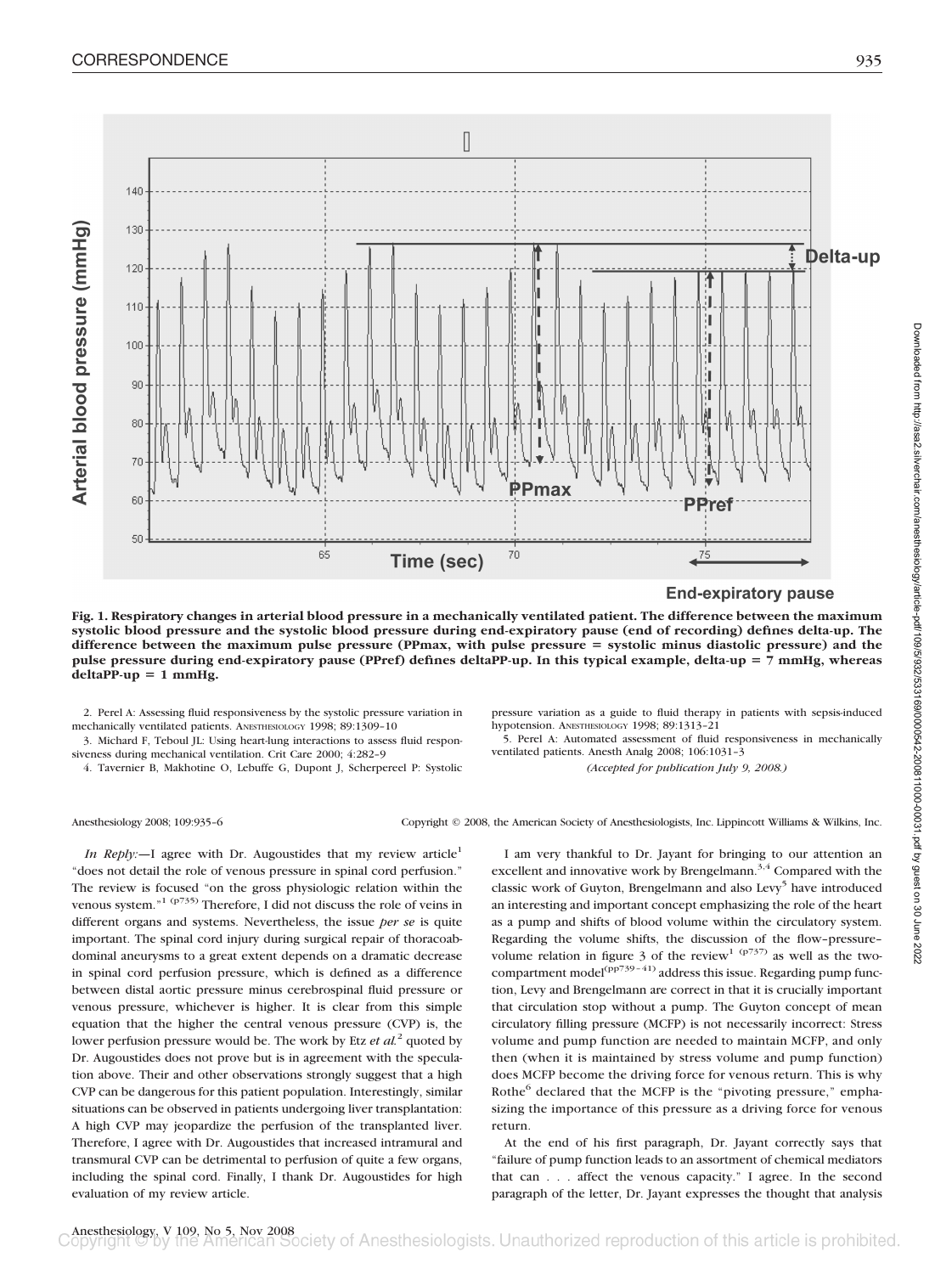of the overall circulatory system "that stops at the right atrium is seemingly not complete." I also agree. The review in question focuses only on the venous system,<sup>1</sup> ( $p735$ ) not on "the overall circulatory system." The fact that the review does not discuss in detail heart and pulmonary circulation should not be construed to say that I do not believe that these parts of the circulation are important. The review describes the venous system itself in more detail than the work by Levy and Brengelmann does; the latter focuses more on the overall cardiovascular system than on the details of the venous system *per se*. If I had introduced the concept described by Brengelmann, I would have had to delete something else that in my mind is more relevant to the focus of the review.

In the third paragraph of his letter, Dr. Jayant says that the twocompartment model described in my review "offers an elegant explanation of the increase in filling pressure with aortic clamping." Then Dr. Jayant says that "as the physiologic setting becomes complex (heart failure . . .) it becomes increasingly difficult to apply." Not at all. As I mentioned in my review,<sup>1 (p737)</sup> a decrease in cardiac output due to cardiac failure would decrease flow from the splanchnic arteries, decrease volume within splanchnic veins, and shift this volume to the systemic circulation, increasing preload and recruiting the Frank– Starling mechanism.

A few lines later, I am afraid Dr. Jayant does not properly distinguish the two compartments within the venous system: "working like an arteriovenous fistula" in my example is related to a decrease in arterial resistance in the fast (main) compartment rather than to a decrease in resistance to hepatic outflow (slow compartment). Despite that these specific examples that Dr. Jayant lists in this paragraph fit quite well (and can be easily explained by) the two-compartment model, I agree conceptually that not all physiologic and pathophysiologic observations can fit this model. Models rarely if ever explain everything.

In the same paragraph, Dr. Jayant separates changes in stress volume from the mobilization of this volume; then he says, "This is an either/or function." I disagree. This is the same function: Mobilization of blood volume from the splanchnic system is an increase in stress volume secondary to the shift of blood from unstressed volume.

In the fourth paragraph of his letter, Dr. Jayant writes that "increased intrathoracic pressure increases transmural central venous pressure." This is wrong in most situations and is certainly wrong in the situation when an increase in intrathoracic pressure is due to routine controlled ventilation in a patient with normal heart function and blood volume. In such a situation, transmural CVP does not increase; only intramural CVP does. When intramural CVP is increased, the sympathetic nervous system is moderately activated, leading to an increase in splanchnic arterial resistance (associated with a passive recoil of splanchnic veins) as well as active constriction of the splanchnic veins (veins are much more sensitive to sympathetic stimulation than arteries), $\frac{7}{7}$  working in concert with squeezing the abdominal venous system by the shift of the diaphragm downward and increasing intraabdominal pressure. These responses increase stressed volume and then MCFP, which maintains the baseline pressure gradient for venous return (MCFP CVP). This does not lead, as Dr. Jayant suggests, to splanchnic ischemia. If it did, we would be dead before we started walking: Every time we stand up, a low degree of sympathetic stimulation occurs, and blood shifts from the splanchnic veins into the systemic circulation to increase stress volume and MCFP, maintaining normal transmural CVP and venous return. Only a high degree of sympathetic nervous tone might lead to severe arterial constriction within the splanchnic vasculature, which might jeopardize blood supply to the gut. Dr. Jayant writes "most would agree that significant abdominal hypertension calls for only one therapeutic modality: early abdominal decompression." I disagree only with the word *most*: I would say that *all* would agree with this notion. Therefore, the whole point here is the degree of increase in sympathetic nervous system discharge: A low degree is absolutely needed for every moment of survival, whereas a high degree is dangerous.1 (pp739,741,744)

Finally, I am happy that Dr. Jayant, having a very critical mind, agrees with me that "increased central venous pressure is still a useful clinical tool in the evaluation of right heart or pericardial disease"; I say so in the review.<sup>(p744)</sup> Therefore, I would not think that my review is a requiem to the CVP; it is rather an opera; *opera* in Latin means "labor" or "work produced," where many parts (singing, dancing, visual art, music, and so on) are put together.<sup>8</sup>

We should be thankful to Dr. Tavernier *et al.* for sharing with us their recent observations on the importance of an increase in pulse pressure (deltaPP-up) compared with an increase in systolic pressure  $(delta-up)$ , mentioned in my review.<sup>1</sup> In the review, I was talking about both systolic pressure variation (SPV) and pulse pressure variation (PPV). I started the description with delta-up; however, just a few lines later I wrote about delta-down, mentioning that it is larger than delta-up and referring to the total SPV: delta-up plus delta-down. In SPV, delta-down plays a more important role than delta-up does, not only because it is larger but also because it reflects the volume status, as was shown by Dr. Tavernier *et al.* a decade ago.<sup>9</sup> Practically, it is much easier to assess SPV than PPV. I agree that PPV is considered to be a more accurate indicator of responsiveness to fluid load than SPV is; however, the differences between them are really minimal.<sup>10</sup> For example, a relatively recent study demonstrated that the coefficients of correlation between stroke volume and SPV or PPV were exactly the same: 0.91.<sup>11</sup>

Other investigators also found that SPV and PPV were the most accurate predictors of fluid responsiveness, even emphasizing that SPV was more independent of the setting of mechanical ventilation.<sup>12</sup> Therefore, mainly based on the simplicity and usefulness of using the SPV, this section of the review<sup>1</sup> addressed the SPV as a total, with the main component of delta-down rather than focusing only on delta-up. Obviously, I would echo the opinion of Dr. Tavernier *et al.* that if one has an opportunity in clinical practice to assess PPV with separation of deltaPP-up and deltaPP-down, it would ensure more accurate assessment of patient's volume status.

**Simon Gelman, M.D., Ph.D., F.A.N.Z.C.A.,** Brigham and Women's Hospital, Boston, Massachusetts. sgelman@partners.org

## **References**

1. Gelman S: Venous function and central venous pressure: A physiologic story. Anesth 2008; 108:735–48

2. Etz CD, Luehr M, Kari FA, Bodian CA, Smego D, Plestis K, Griepp RB: Paraplegia after extensive thoracic and thoracoabdominal aortic aneurysm repair: Does critical spinal cord ischemia occur postoperatively? J Thorac Cardiovasc Surg 2008; 135:324–30

3. Brengelmann GL: A critical analysis of the view that right atrial pressure determines venous return. J Appl Physiol 2003; 94:849–59

4. Brengelmann GL: Counterpoint: The classical Guyton view that mean systemic pressure, right atrial pressure and venous resistance govern venous return is not correct. J Appl Physiol 2006; 101:1525–6

5. Levy MN: The cardiac and vascular factors that determine systemic blood flow. Circ Res 1979; 44:739–47

6. Rothe CF: Mean circulatory filling pressure: Its meaning and measurement. J Appl Physiol 1993; 74:499–509

7. Karim F, Hainsworth R: Responses of abdominal vascular capacitance to stimulation of sympathetic nerves. Am J Physiol 1976; 231:434–40

8. The New Shorter Oxford English Dictionary, vol. 2. Oxford, Oxford University Press, 1993, p 2005

9. Tavernier B, Makhotine O, Lebuffe G, Dupont J, Scherpereel P: Systolic pressure variation as a guide to fluid therapy in patients with sepsis-induced hypotension. ANESTHESIOLOGY 1998; 89:1313–21

10. Perel A: Automated assessment of fluid responsiveness in mechanically ventilated patients. Anesth Analg 2008; 106:1031–3

11. Berkenstadt H, Friedman Z, Preisman S, Keidan I, Livingstone D, Perel A: Pulse pressure and stroke volume variations during severe haemorrhage in ventilated dogs. Br J Anaesth 2005; 94:721–6

12. Preisman S, Kogan S, Berkenstadt H, Perel A: Predicting fluid responsiveness in patients undergoing cardiac surgery: Functional haemodynamic parameters including the respiratory systolic variation test and static preload indicators. Br J Anaesth 2005; 95:746–55

*(Accepted for publication July 9, 2008.)*